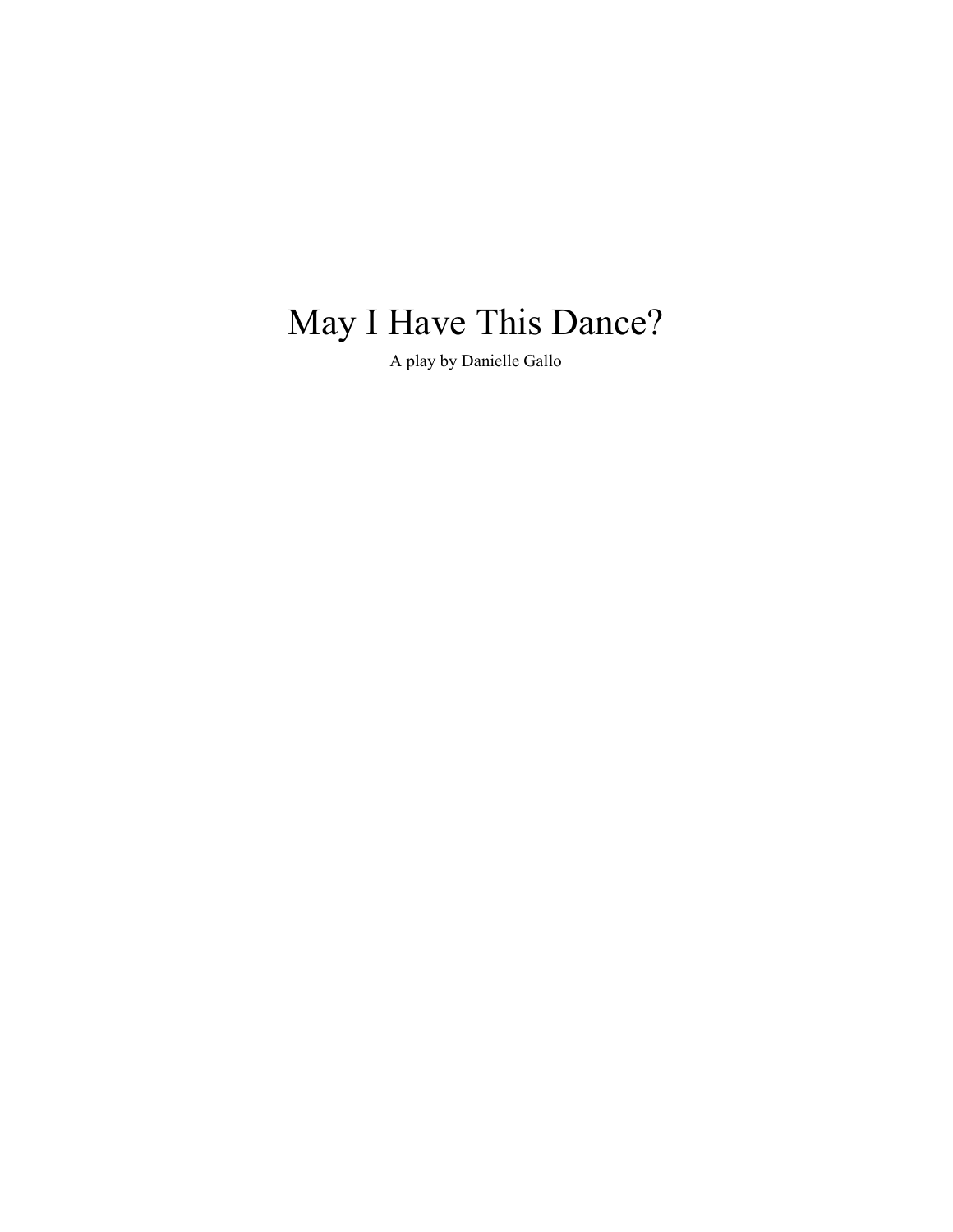#### **STORMCLOUD**

I'd never been much of an optimist before-- I'm grey, full of rain, and I always bring storms. I like when it's cold and when the wind blows, And take joy in the most unpleasant of forms.

If the sun shines, I shudder. If flowers bloom, I wilt. I sit high in the cumulonimbus cloud castle I've built.

I take pride in my dreary, bleak, periwinkle doom. Nothing but sadness and rain, until one day--BOOM!

No, I don't mean the lightning; that would have made me content. No, something else happened, and it was quite the event.

It was an average day, I remember, September the 4th. 62 degrees, with a high chance of rain. It was my time to shine, so I rolled into the sky, Ready to flood them with showers, and fill up their drains.

> *Enter ELLA and MOTHER, walking down the street.*

As I splashed New York City with drizzle, then eventually torrent, The people got angry and cursed at the sky. They rushed like ants in a hurry, speeding for cover, But then I spotted a girl out the corner of my eye.

She didn't furrow her brows, or shoulder-check strangers, She didn't scramble away or scrunch her face up at me, This little girl, with her yellow rain boots, Was the most gleeful girl in New York City.

Her face beamed with joy, and she pointed at me, Tugging on her mother's purple raincoat. And when she smiled at me with her unbridled wonder, I felt myself starting to float!

(which is saying something for a cumulonimbus cloud-- we aren't usually known for "floating.")

Raindrops splashed against her bifocals, but she didn't seem to care, The droplets formed hearts on the glass. She dashed through my puddles and giggled and stomped; As city slickers rushed by en masse.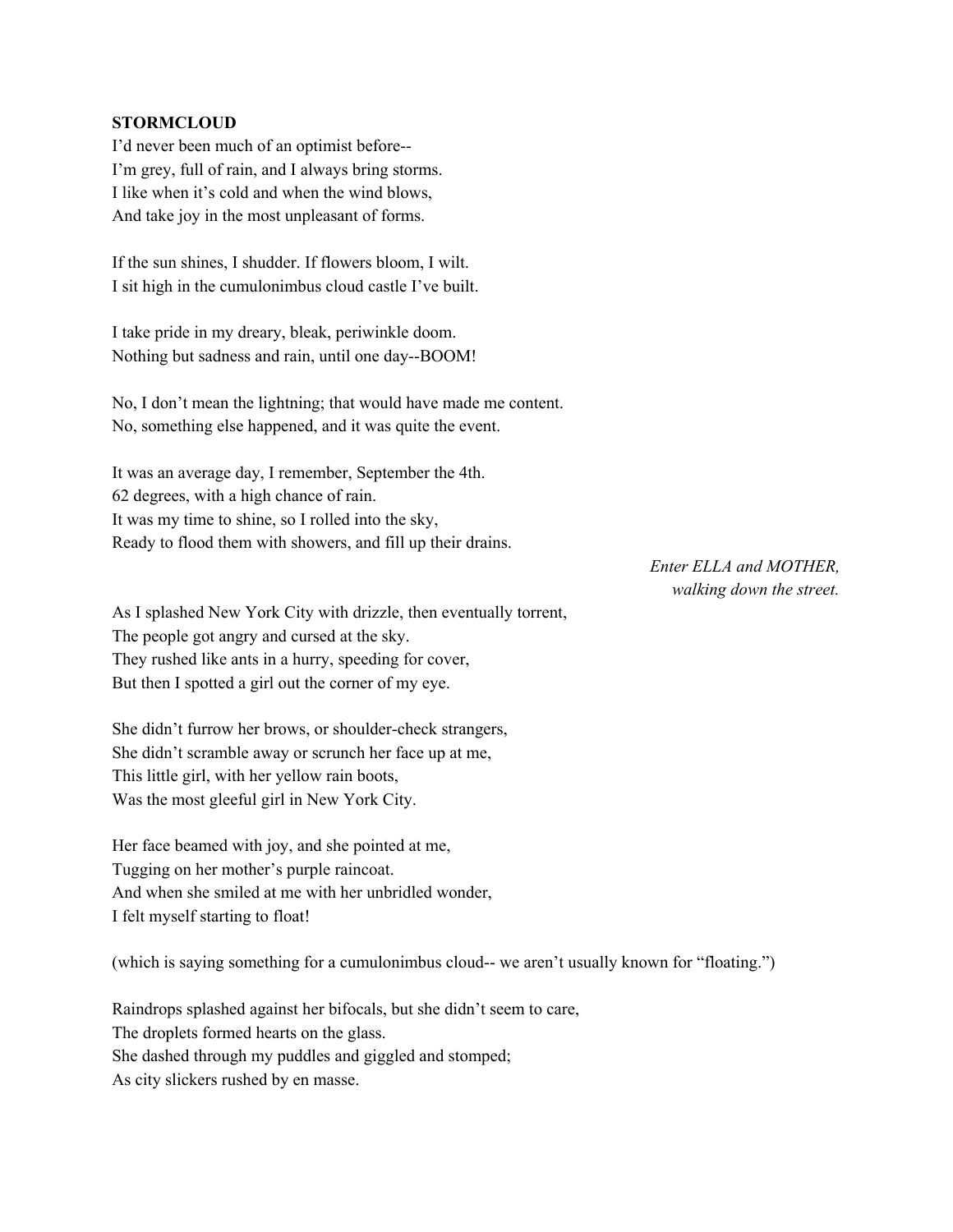Her mother said:

#### **MOTHER**

Ella, please stop, you're getting all wet And I don't want you to get sick. You're making a mess, and we're already late, I need to get you to ballet class-- and quick!

## **ELLA**

But mommy, look at the puddles! See how they splash! I'd rather stay here and play, than go to ballet class.

# **MOTHER**

Well you don't have a choice. Now out of the rain! Ballet in New York is expensive and you're being a pain.

# **STORMCLOUD**

With a whimper she went, and trudged along with her mom. But not before squinting up at me. She blew a kiss to the clouds, splashed one more time, And said:

#### **ELLA**

Thank you raincloud, for making me happy.

#### **STORMCLOUD**

Well, that was all that it took! And from that moment I knew, That gloom was no longer in store. No one ever enjoyed me, let alone thanked me, Not once, not ever before.

So when the Sun tapped my shoulder, and told me time's up, I sighed, and the end of the day drew near. I settled into the magenta sunset, Smiling safe, high in the stratosphere.

Dreaming of Ella and her yellow rain boots, I waited and waited till the forecast said rain, And every downpouring, for years on end, Ella would splash in the puddles while her mother complained.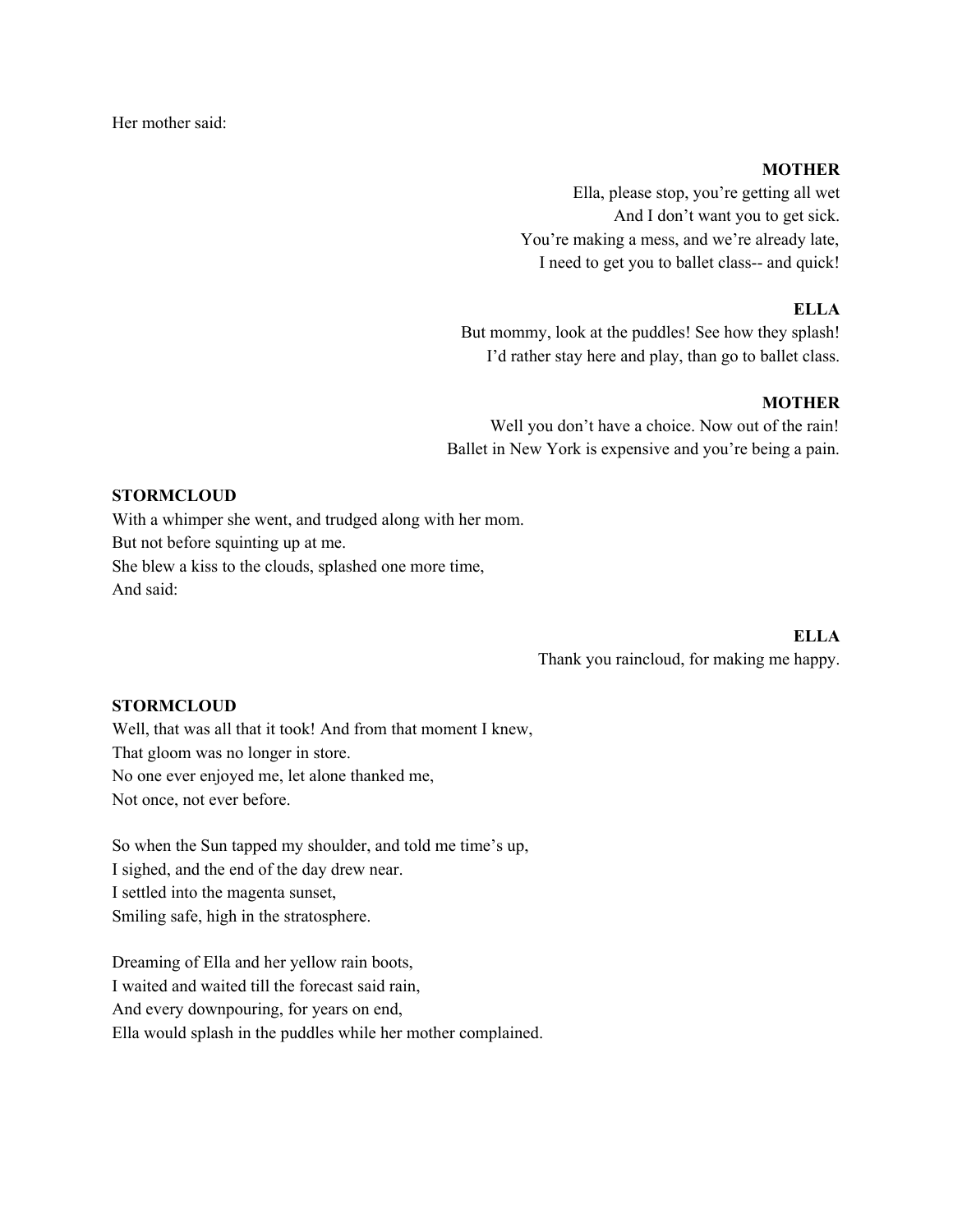Now fashion yourself 8 years later; New York City, (I know, I know, bit of a drought). Finally the forecast called for me once more, And I sauntered, full of droplets, on out.

Now Ella was taller, and outgrew her boots, And wore converse and Hot Topic graphic tees. She carried a backpack double her size, And was right about at the age where boys lose their cooties.

Ella was walking home from school with a few of her friends Off to study geography, history, and mathematics. But, excited to see her, I stormed and I poured, I even threw in some thunder...(I've always been one for dramatics!)

Her friends yelped and screamed, and whipped out their textbooks, using Chem 101 for cover. But Ella just beamed, and told her friends not to worry: She was herself, a rain-lover.

She said:

# **ELLA**

Guys, guys, now wait! I know it seems gross, And we don't want to get soggy and wet. But let's play some music, even just for a bit, And you'll see that rainstorms aren't a threat.

*ELLA begins playing "Unwritten" by Natasha Bedingfield, or something similar, And dances like a maniac up and down the street.*

Dancing in the rain is one of my hobbies, Cuz you can be messy, and who will care? And who can resist forgetting the pressure of homework? This liberating opportunity's rare.

This song is the best, and the rain doesn't change that! So come on and dance with me!

*Her friends begin to dance, letting go of themselves little by little in the rain*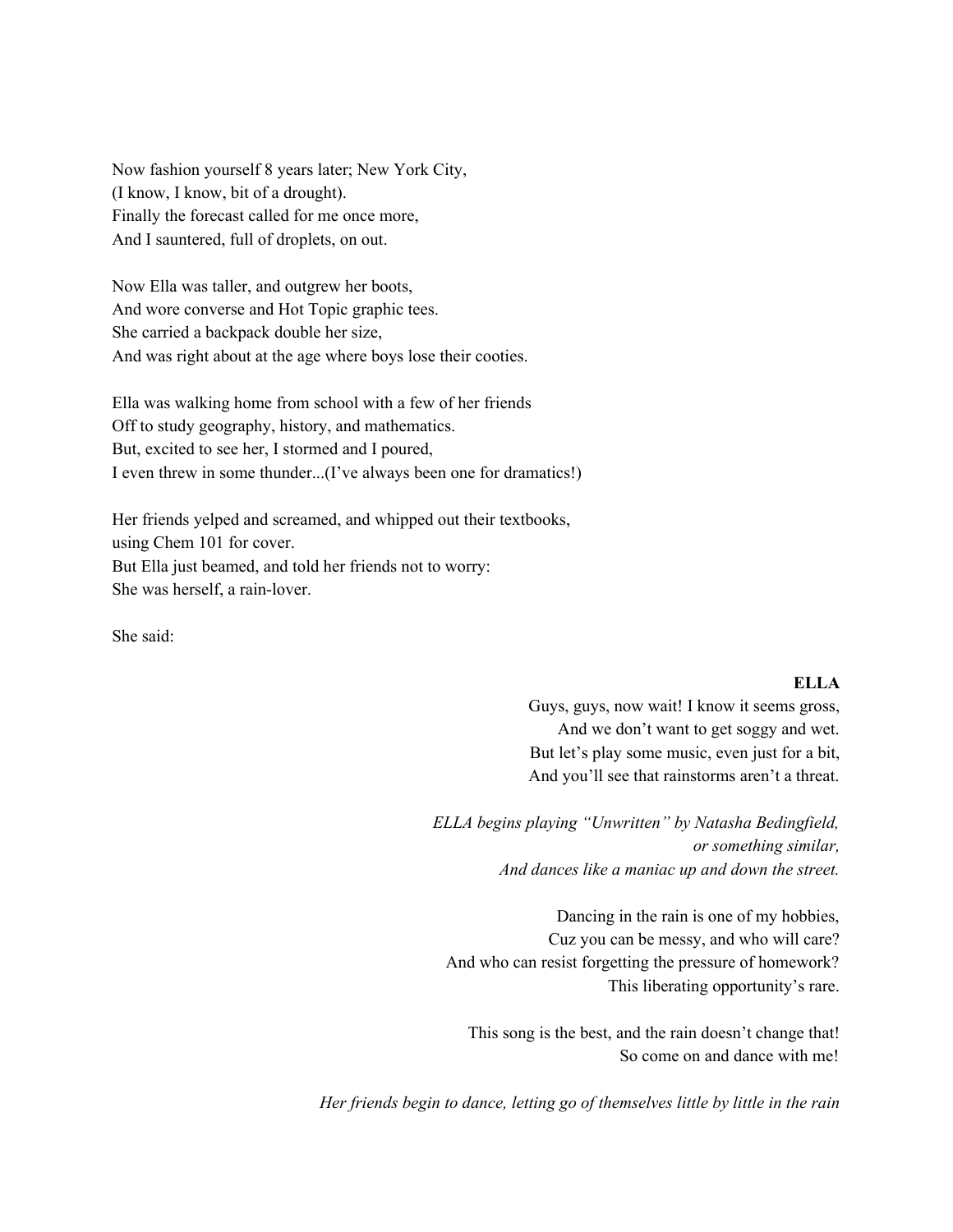H-E-L-L YES! The rain makes it better! Doesn't this feel so FREE?!

*The girls dance, wild and unabashed in the rain. It's as theatrical and awesome as you always wanted your dramatic, Disney Channel teenage moment to be.*

# **STORMCLOUD**

So Ella and friends let their homework soak, While they partied it up in the storm. And when the song ended, drenched and breathless, They bolted inside, where they could get warm.

All except Ella, of course, who took a moment of solitude Out in my tempest, as it subsided. She wiped the rain droplets off of her glasses, And smiled at me (to which I was delighted).

"Hey Ella!!" I called out, in the language of clouds, Hoping my droplets would emulate morse code. "May I have this dance?" I stuttered like a fool, So sweaty (or is that just vapor?) that I could explode.

She stared up at me, and squinted her eyes, Like she was solving a parabolic equation. I held my breath. She started to smile. I'm beginning to regret my flirtation.

I braced for the worst, but all that she said, Was a simple and resonant:

> **ELLA** Okay.

So we made music out of windchimes And percussion out of thunder And both of us started to sway.

# **ELLA**

We left room for Jesus! I'm not a disgrace! (But I doubt even Jesus needed this much space)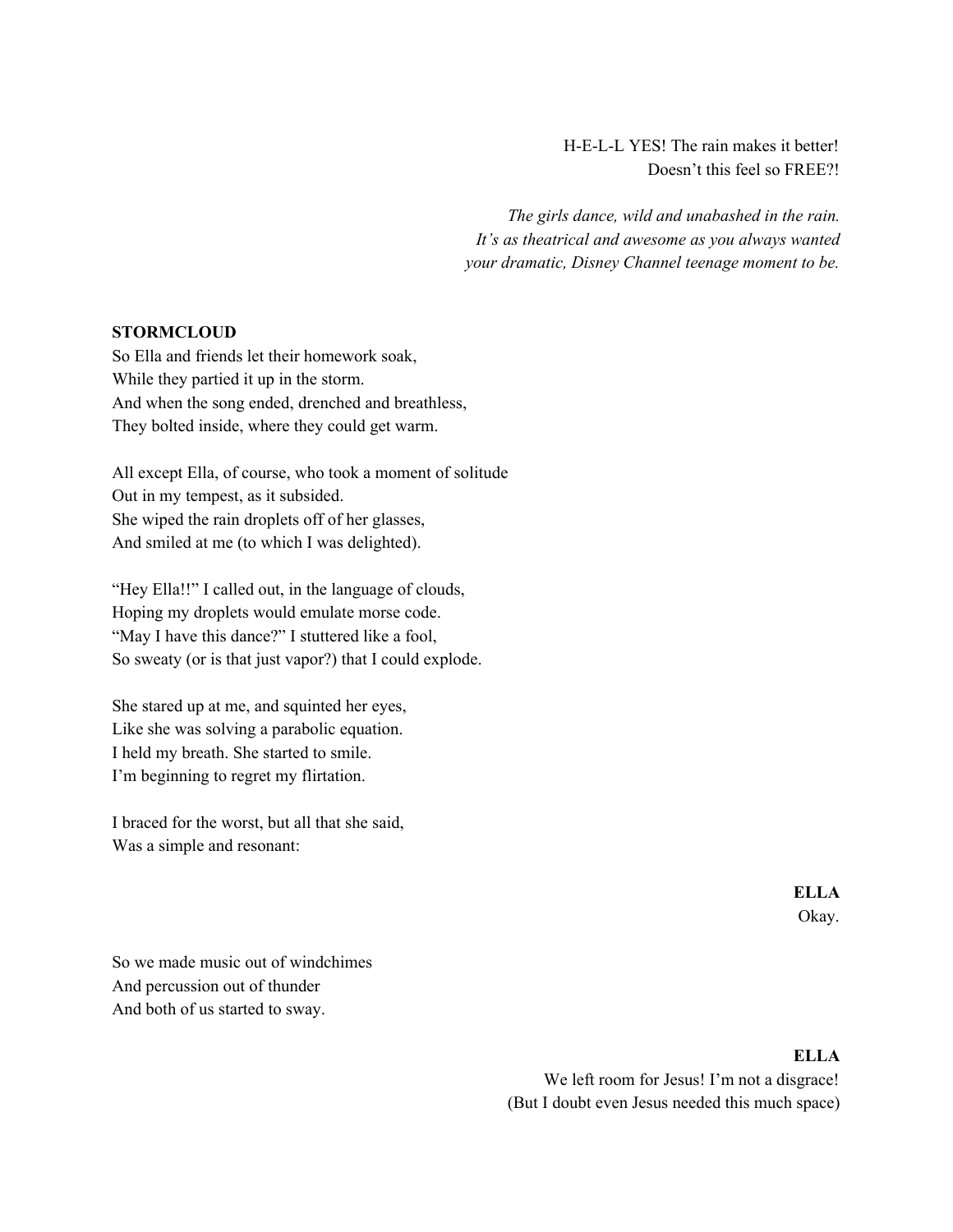*ELLA and STORMCLOUD dance together. It's romantic and silly all at once. After some time:*

# **MOTHER**

ELLA!!! Get inside! Are you insane? What are you doing out in the rain?!

# **ELLA**

I'm coming, I'm coming, don't get your panties twisted, Just had to say hi to this cloud before it had drifted!

# **MOTHER**

I don't understand you. Just get inside.

**ELLA**

*(to STORMCLOUD)* Until next downpour, I love you. Goodbye.

*(a moment where STORMCLOUD just floats, blissful, and alone.)*

# **STORMCLOUD**

See, the thing about rain clouds, you must understand Is that no one smiles at you-- I know it firsthand. People grumble and trudge and generally groan, So I'd never met someone who made me feel special right down to the bone.

*(STORMCLOUD looks down, notices, maybe audibly, that they have no bones)* Oh shut up.

Who would have thought-- me! With all my doom and gloom! That I would feel \*sunflowers\* starting to bloom? My little heart once cold as snow, Now struck with Cupid's velvet bow.

I'll rain forever and ever to see Ella's face, No sun or moon can ever outshine! No heavy eyelids or exhaustion will ever set in Because I am simply floating on...my perfect Cloud Nine.

I'm counting the days 'til I can drench the city again, So NYC citizens, hold onto your shingles! For Ella I shall spare not a single expense,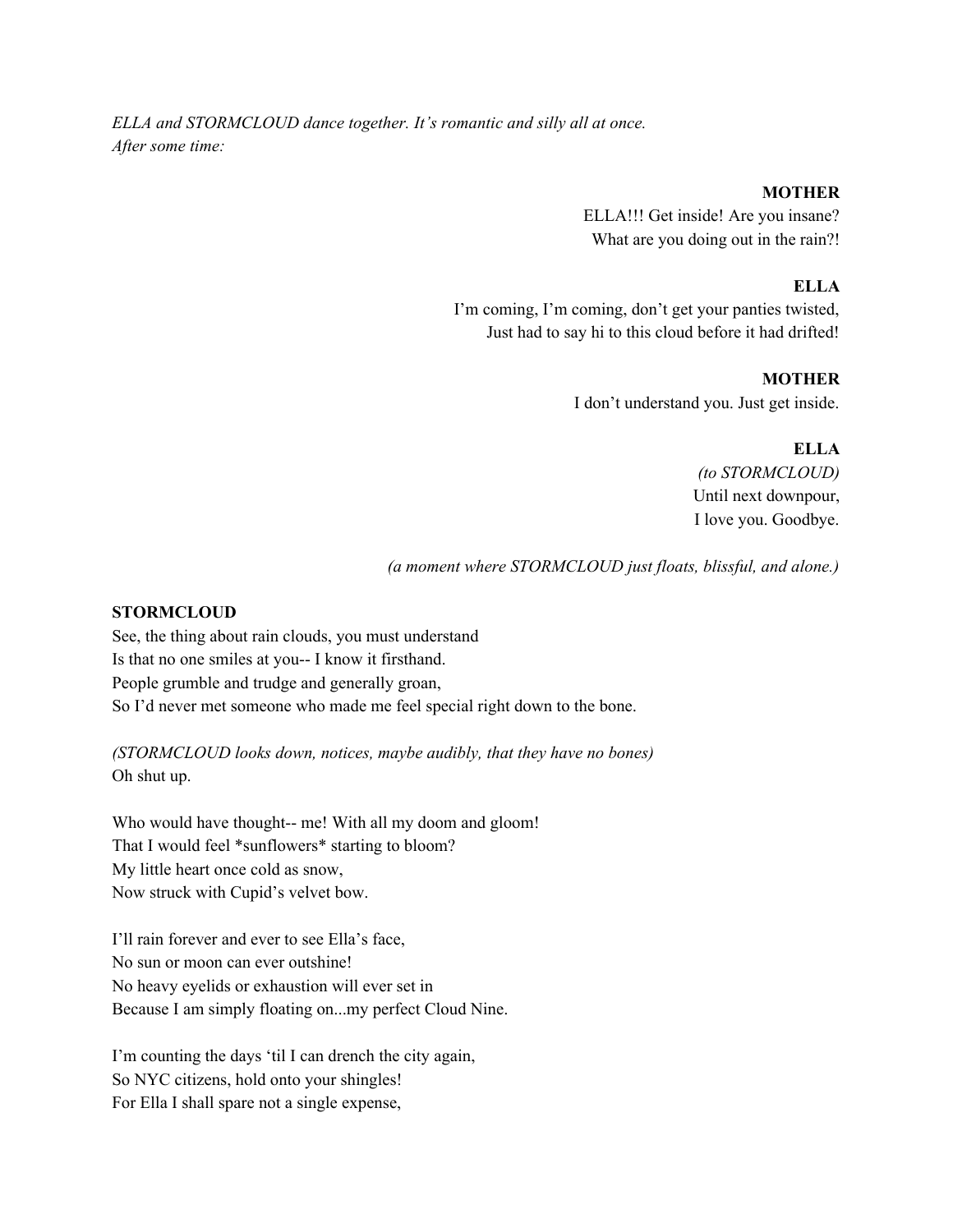And this will be no ordinary sprinkle.

#### **ELLA**

Now we take our story forward, picture fifteen years later. I'm freshly twenty eight and on fire. I'm studying for a master's in Business with a minor in Bio And I'm the real deal-- a Southwest Frequent Flier.

I'm a power suit girl and I straighten my hair, And I wear mascara that's more expensive than your apartment. Where I work, happy hours are business card exchanging events, When it comes to networking, I am the queen of the schmooze department.

> I don't have time for little girl games, Can't have my head up in the clouds anymore. I'm gunning for CEO and it's a boys club battlefield, So my ballpoint pen is a weapon of war.

So I'm power walking to Zumba class in my 2 inch platforms Carrying my enormous LuLuLemon tote. When suddenly rain clouds begin to amass And shit-- I forgot my raincoat.

> I keep my head forward as it starts to pour, I grumble and plod my way through the crowd. I don't even let myself glance up at the sky, For fear that I'll see that old cloud.

When on the sidewalk beside me, stopped at the crosswalk, I see my neighbor, little Jane. She's about five or six, and blissfully dancing And stomping in puddles in the rain.

> She bounces and beams down Fifth Avenue, Her green rain boots squeaking as she steps. I started to droop, lost my Powerful Stance. *(to the audience, directly, a plea)* Don't hate me! It's all just complex.

But then Little Jane's mom starts to shout at her, Calling her all sorts of names. She grabs Little Jane's wrists and drags her along,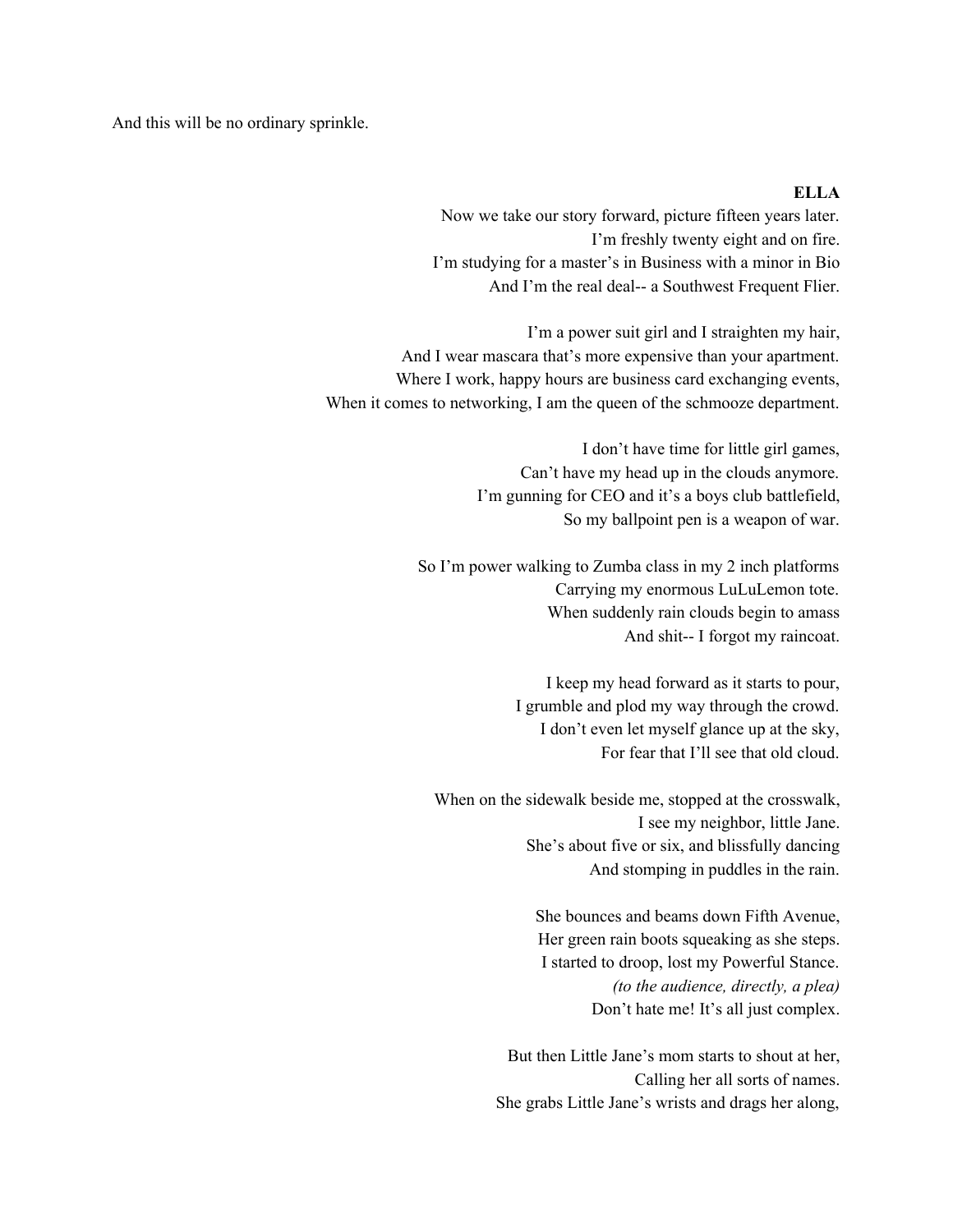And barks, "Don't play in the rain."

I shake it off, and head into Zumba. Check my phone, but then remember I'm friendless. When did I stop enjoying my life? Seems my list of bad choices is endless.

At least I've got LuLu and Gucci and Prada But I will say I miss my stormcloud friend. Maybe I'll schedule some time to hang out, But shit. I'm all booked up with meetings this weekend.

#### **STORMCLOUD**

Now imagine yourself another week later. What? How am I? Please, don't even ask. I got too caught up with Cupid and roses. I just need to remember: only rain is my task.

I've gotten a bit greyer since you last saw me. Though the sun optimistically calls it "cadet blue." I mostly spend the non-rainy days on Netflix. I've marathoned Tiger King and Love is Blind, too.

The doctor of my love sickness is angry That his prescriptions of romance are not kept. *(shrugs)* Hey, be honest, does my cloud look fatter? No? What about from the left?

The sun says it's time for her 30 minute break, It's my shift, and now often I'm late. Well let's stretch it, boys, here we go again *(does some mediocre apathetic stretches)* Guess it's time to precipitate.

# **ELLA**

The downpour once more, at another inconvenient time! I'm heading out of a meeting near Central Park. When who do I see, playing in the meadow? Little Jane-- where is her mother? It's getting dark!

I rush over to her: Hey Jane, where's your mom?

# **JANE**

I went on a walk all alone!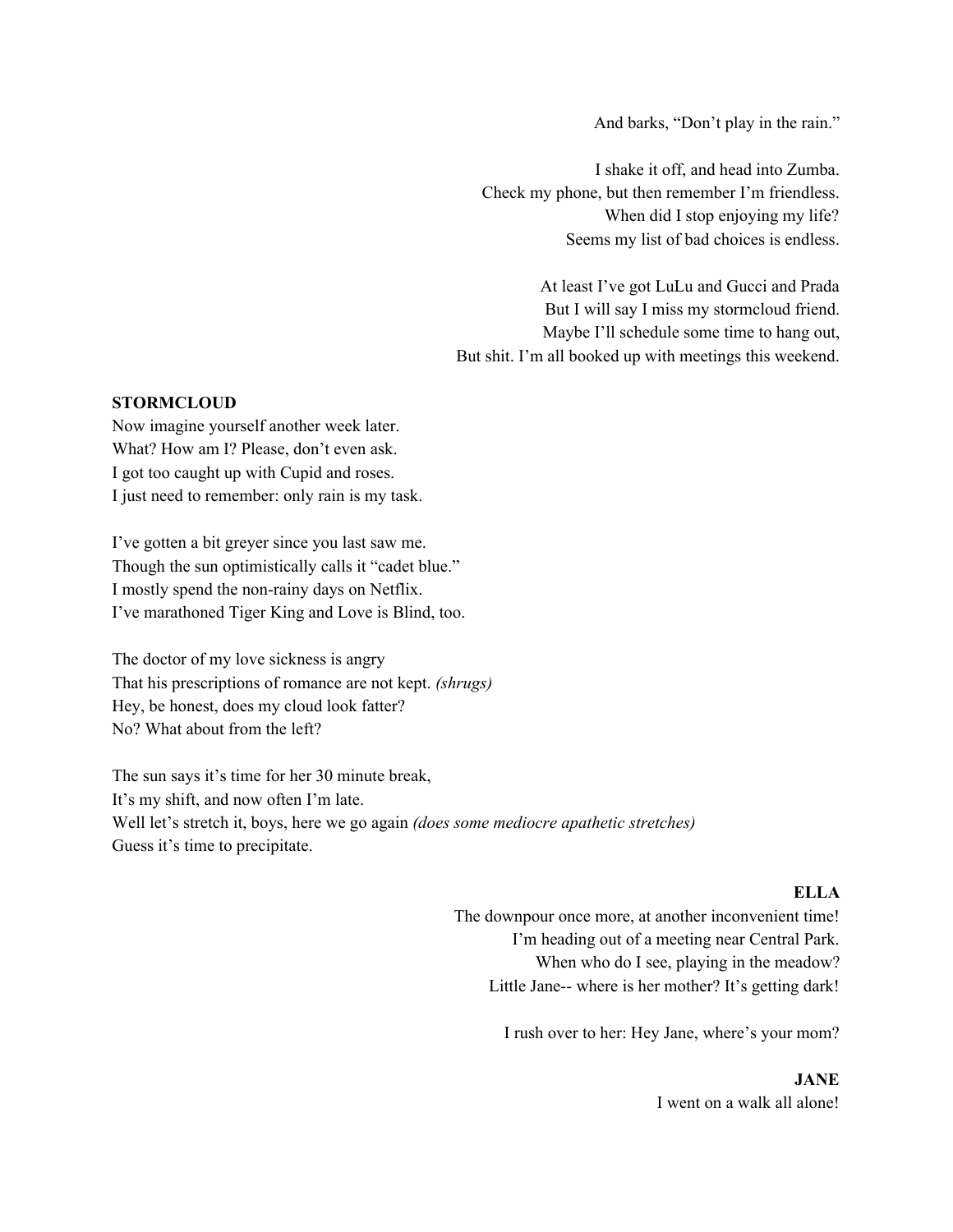I was sick of being cooped up and all she does is yell, So please Miss Ella, don't take me home!

> **ELLA** But Jane, oh honey, it's beginning to rain!

**JANE** No no no no! Please, I'm begging, Miss Ella!

# **ELLA**

I see you're wearing your rain boots, so you're just fine, But sadly I don't have an umbrella!

## **JANE**

I don't want an umbrella! I like to dance And splash and play in the rain.

#### **ELLA**

I did that too, when I was your age…. …. You know what? Screw it. I'll dance with you, Jane.

*ELLA and JANE dance and splash recklessly. The embodiment of "dance like nobody's watching." As the dancing subsides, the rain still pours.*

Come now, Jane, I can see that you're tired. And we have to beat the traffic from the Yankees. The only thing harder than dealing with raining buckets Is hailing New York City taxis!

So I delivered Jane home, and gave her my coat, But didn't go home right away. While the rain still poured, I knew I had some apologies to give And some things that I wanted to say.

No need to wipe my glasses since I switched to contacts, So I stepped into the downpour and squinted up at the sky. And as I searched for my cumulonimbus acquaintance, I heard someone in the atmosphere let out a sigh.

I knew it was them, and I locked my eyes on that cloud, Gathering strength to say something-- anything-- out loud.